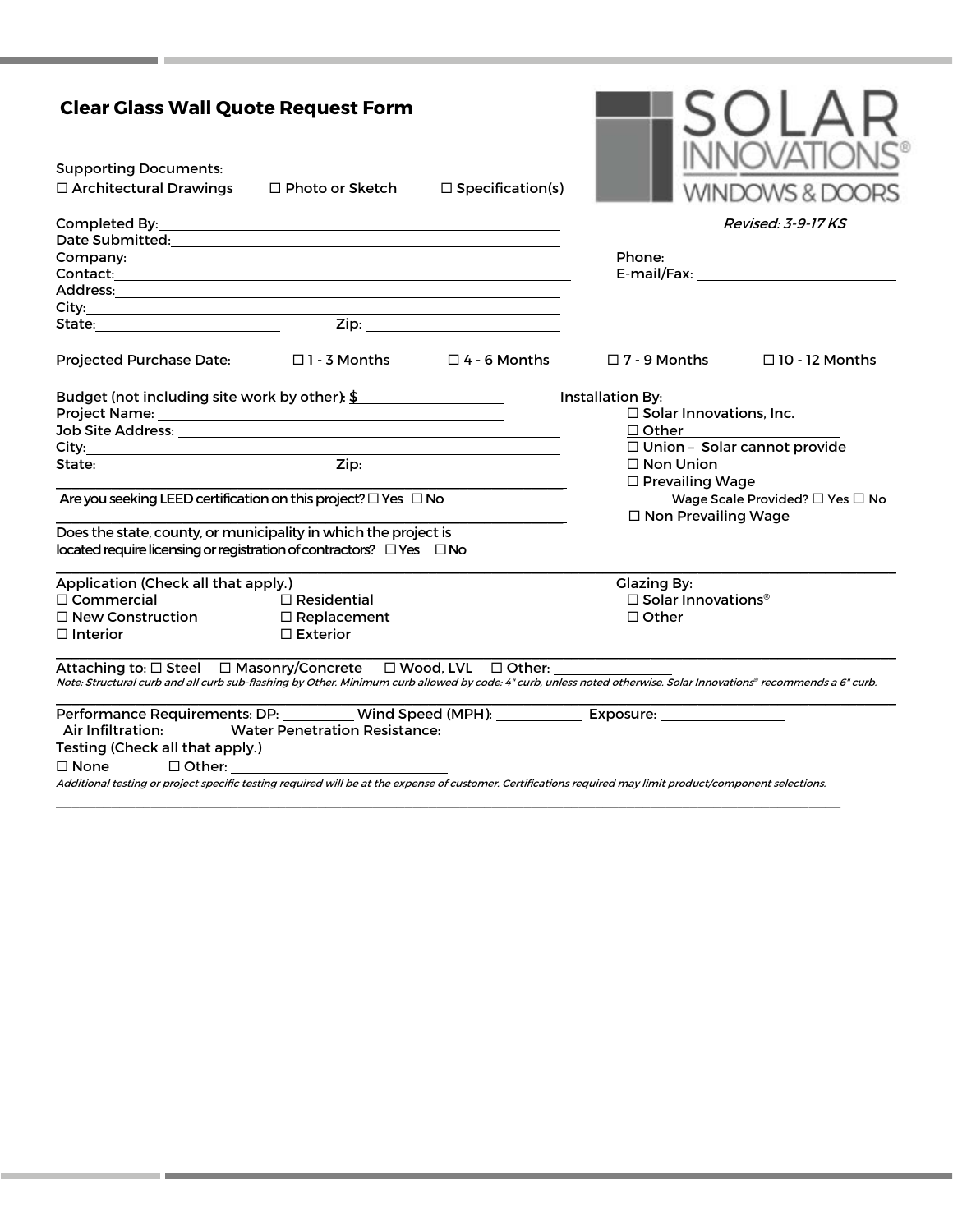| Size/Design Requirements      |      |                                                                    |  |
|-------------------------------|------|--------------------------------------------------------------------|--|
| Number of Units:              |      | If more than one, please provide sketch or architectural drawings. |  |
| Overall Width:                | feet | inches                                                             |  |
| Height:                       | feet | inches                                                             |  |
| Number of Panels Per Unit:    |      |                                                                    |  |
| Number of Panels Stack Left:  |      |                                                                    |  |
| Number of Panels Stack Right: |      |                                                                    |  |

 $\_$  , and the set of the set of the set of the set of the set of the set of the set of the set of the set of the set of the set of the set of the set of the set of the set of the set of the set of the set of the set of th

Configurations

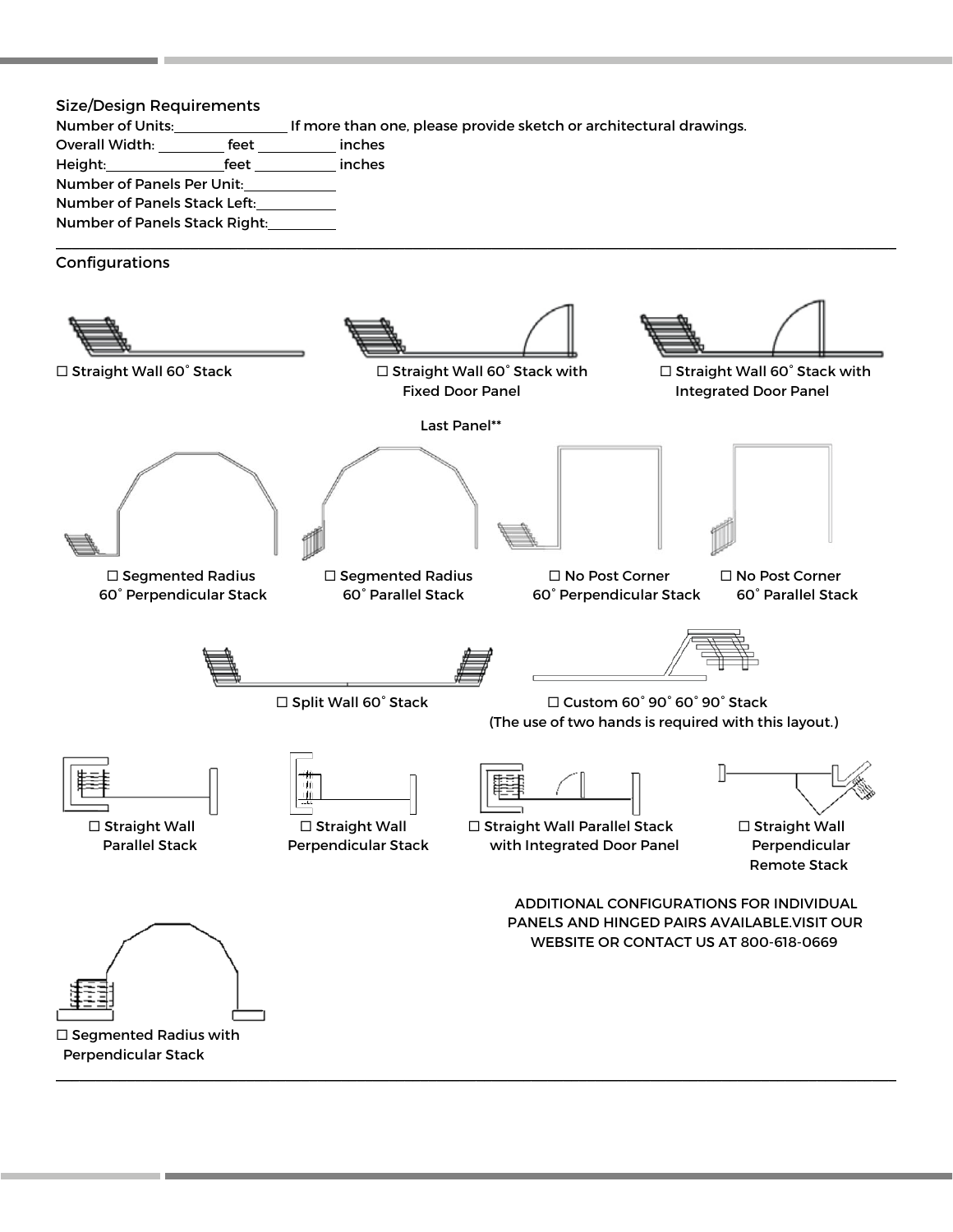## Sills Attaching to:  $\Box$  Steel  $\Box$  Wood, LVL  $\Box$  Other: \_\_\_\_\_\_\_\_\_\_\_\_\_\_\_\_\_\_\_\_\_\_\_\_\_\_\_\_\_

# Sill Options







 $\square$  Tank Sill  $\square$  Tank Sill with Ramps  $\square$  Dust Proof Sill Strike



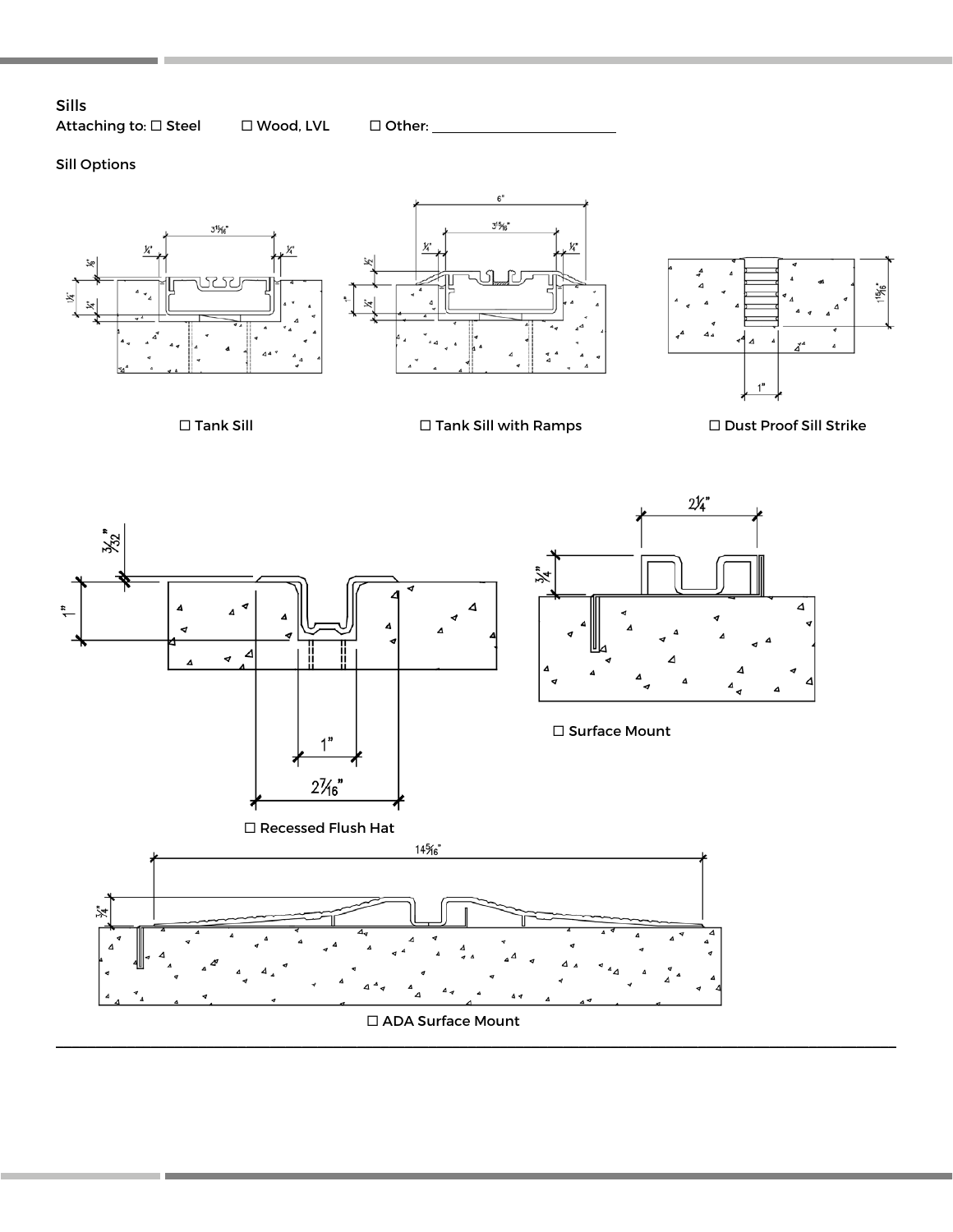### Hardware

Exterior keyed Locks and interior thumb turns provided with handles  $\square$  Locks keyed alike\*  $\square$  Locks not keyed\*

#### Handle Options



(Custom Powder Coat Finish Name and/or UC# Required)

Please Note: All hardware options are subject to vendor availability. Solar Innovations, Inc. reserves the right to discontinue any hardware option at any time. Additional hardware is available. Please contact a Solar Innovations, Inc. Sales Designer for additional hardware information.

Locking Options



 $\square$  MS Lock  $\square$  Two-Point Thumb Turn □ Stainless Steel Clear Anodized



Dark Bronze Anodized Dark Bronze Anodized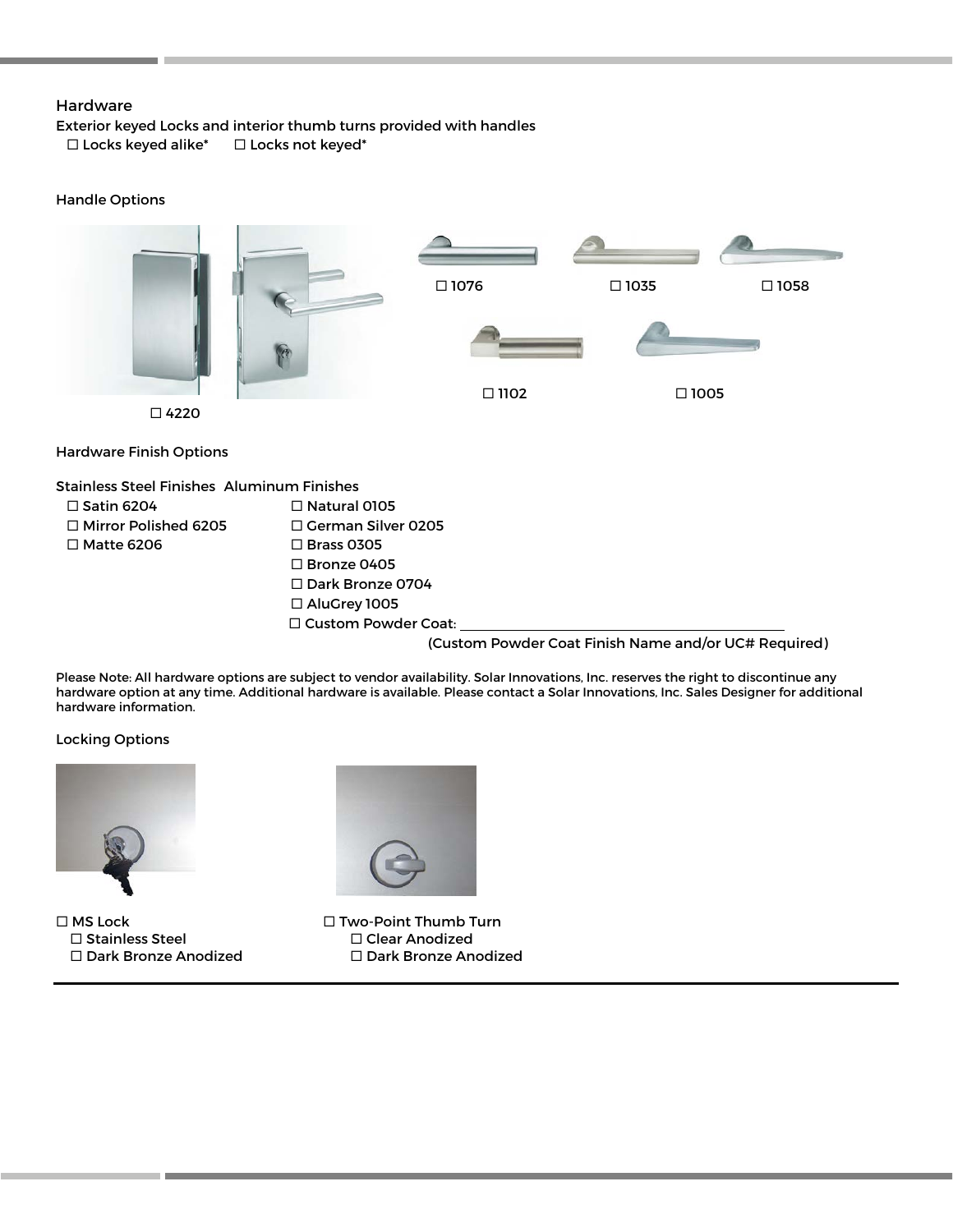# Frame Finish Options

| $\Box$ AAMA 2603  | $ -$ | 5 Year Warranty                                                           |
|-------------------|------|---------------------------------------------------------------------------|
| $\Box$ AAMA 2604* | $ -$ | 10 Year Warranty                                                          |
| $\Box$ AAMA 2605* | $ -$ | $\Box$ 10 Year Warranty $\Box$ 15 Year Warranty* $\Box$ 20 Year Warranty* |
| $\Box$ Anodized*  | $-$  | 5 Year Warranty                                                           |
|                   |      |                                                                           |

Frame Color (Select finish for both Interior and Exterior finish.) Metal Cladding Options\*

Frame Finish Type Warranty Available (Additional warranties may be available.)

| <b>Interior</b>          | <b>Exterior</b> |                               |   | <b>Exterior</b>                                   |
|--------------------------|-----------------|-------------------------------|---|---------------------------------------------------|
| □                        | □               | Copper                        | □ |                                                   |
| □                        | □               | 304 Stainless Steel #4 Satin  | □ | ◻                                                 |
| □                        | □               | 304 Stainless Steel #8 Mirror | п | □                                                 |
| □                        | □               |                               |   | П                                                 |
| □                        | □               |                               |   |                                                   |
| □                        | □               |                               |   |                                                   |
| п                        | □               |                               |   |                                                   |
| □                        | □               |                               |   |                                                   |
| □                        | □               |                               |   |                                                   |
| $\overline{\phantom{a}}$ | $\Box$          |                               |   |                                                   |
|                          |                 |                               |   | <b>Interior</b><br>Simulated Lead Coated Copper □ |

(Custom Finish Name and/or UC# Required)

| Faux Wood Powder Coat Options* (See Website for images.) |        |          |                                             |  |
|----------------------------------------------------------|--------|----------|---------------------------------------------|--|
| <b>Interior</b>                                          |        | Exterior |                                             |  |
| Acacia 1001                                              | П      | П.       | $\Box$ DS 716 Textured $\Box$ DS 402 Smooth |  |
| Acacia 1001                                              | П      | П.       | $\Box$ DS 733 Textured $\Box$ DS 403 Smooth |  |
| Douglas Fir 1501                                         | □      | $\Box$   | $\Box$ DS 716 Textured $\Box$ DS 402 Smooth |  |
| Knotty Pine 2103                                         | $\Box$ | $\Box$   | $\Box$ DS 716 Textured $\Box$ DS 402 Smooth |  |
| Cherry 1402                                              | $\Box$ | $\Box$   | $\Box$ DS 716 Textured $\Box$ DS 402 Smooth |  |
| Cherry 1402                                              | □      | $\Box$   | $\Box$ DS 733 Textured $\Box$ DS 403 Smooth |  |
| Dark Walnut 1802                                         | $\Box$ | П.       | $\Box$ DS 733 Textured $\Box$ DS 403 Smooth |  |
| Oak Assi 2501                                            | $\Box$ | $\Box$   | $\Box$ DS 733 Textured $\Box$ DS 403 Smooth |  |
| <b>Teak 2601</b>                                         | п      | $\Box$   | $\Box$ DS 706 Textured                      |  |
| <b>National Walnut 1806</b>                              | П      | $\Box$   | $\Box$ DS 706 Textured                      |  |
|                                                          |        |          |                                             |  |
|                                                          |        |          |                                             |  |
|                                                          |        |          |                                             |  |
|                                                          |        |          |                                             |  |
| *Additional costs will apply.                            |        |          |                                             |  |
|                                                          |        |          |                                             |  |
|                                                          |        |          |                                             |  |
|                                                          |        |          |                                             |  |